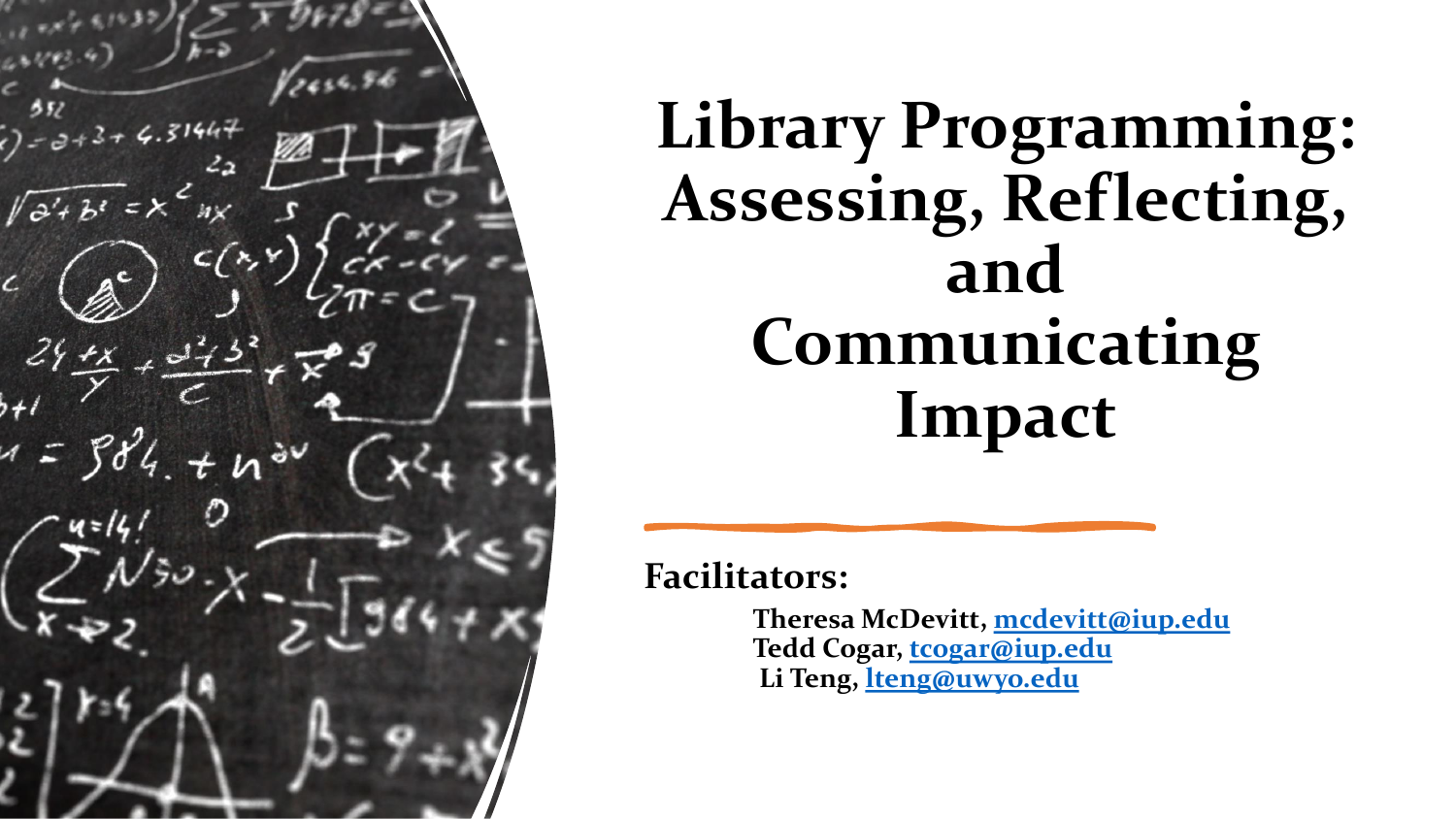### Description



From welcome activities for the new student to end-of-semester de-stress activities for those continuing, academic libraries offer programming designed to support student academic success and well-being. Such programs can be transformative for students, but demonstrating that value is not always easy.



Doing surveys, holding focus groups, or counting attendees, storytelling, micro-assessment, and free response boards, are just some of the ways that people attempt to get a picture of what is happening. Dull primarily numeric or glossy photo rich annual reports are ways to report impact, but does anyone read them?



In this round table discussion, an outreach librarian and two Student Affairs professionals who have collaborated with her on library programs will share the lessons they learned in terms of event planning and lead a discussion on best practices in ways to measure and report how library programming impacts our students.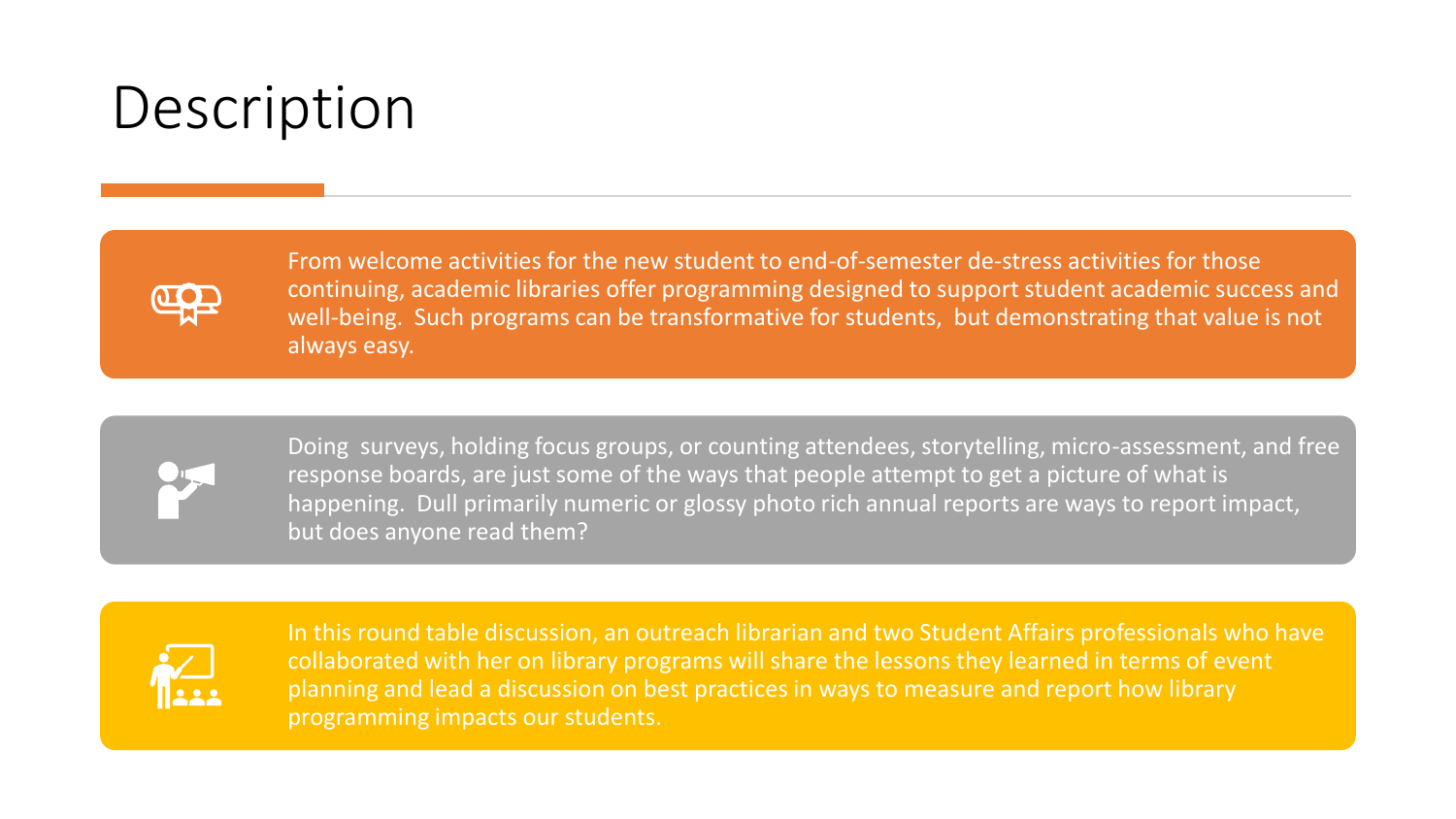

#### Facilitators

• Theresa McDevitt, [mcdevitt@iup.edu](mailto:mcdevitt@iup.edu) Tedd Cogar, tcogar@iup.edu Li Teng, lteng@uwyo.edu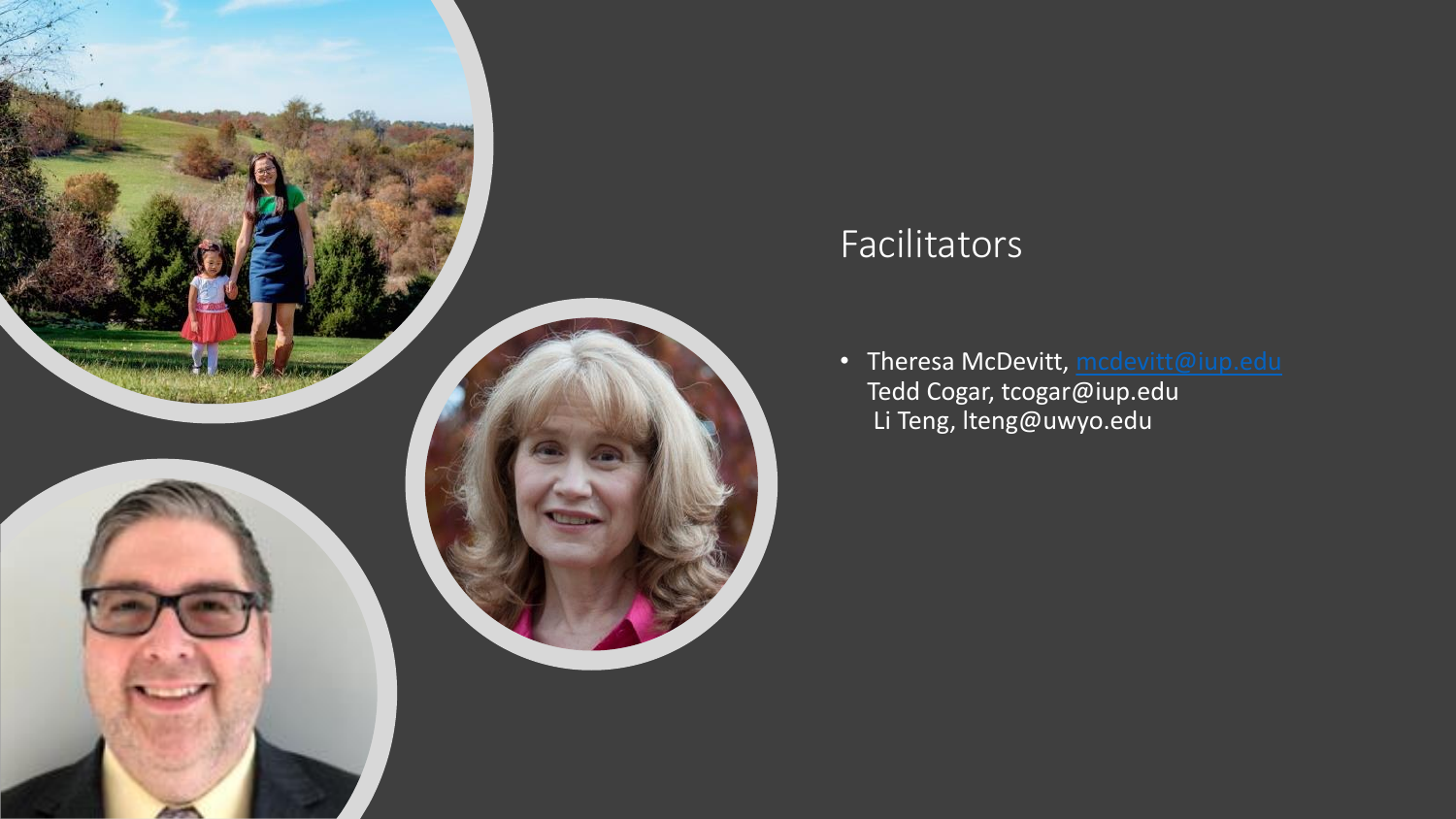

- When you do library programming, do you do assessment?
- Why or why not?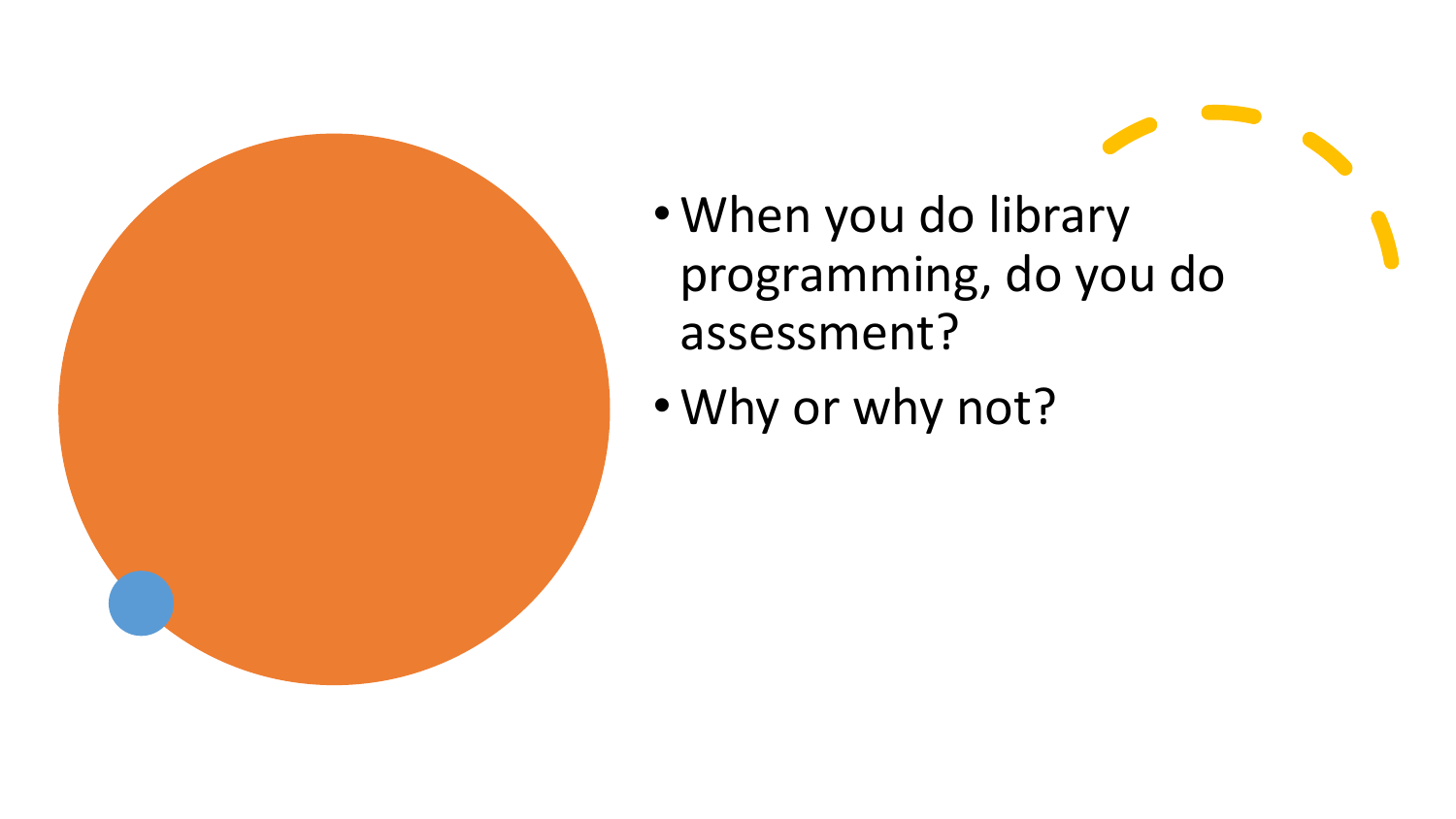How do you define assessment? What do you attempt to measure? Such as participation, experience, learning objectives attained, or something else?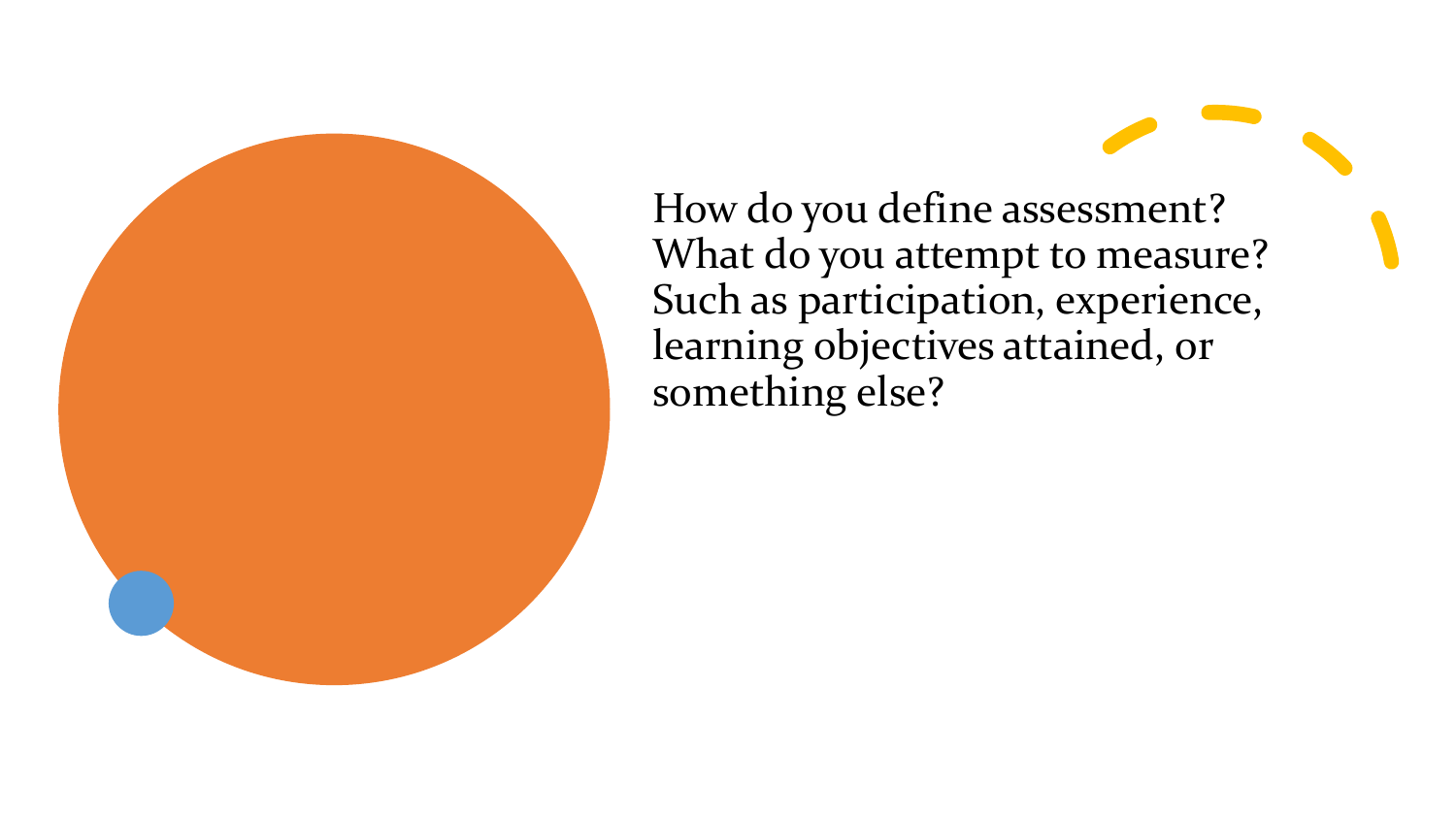•What guides your assessment efforts and what you measure? Why do you do assessment? What is the purpose of doing assessment?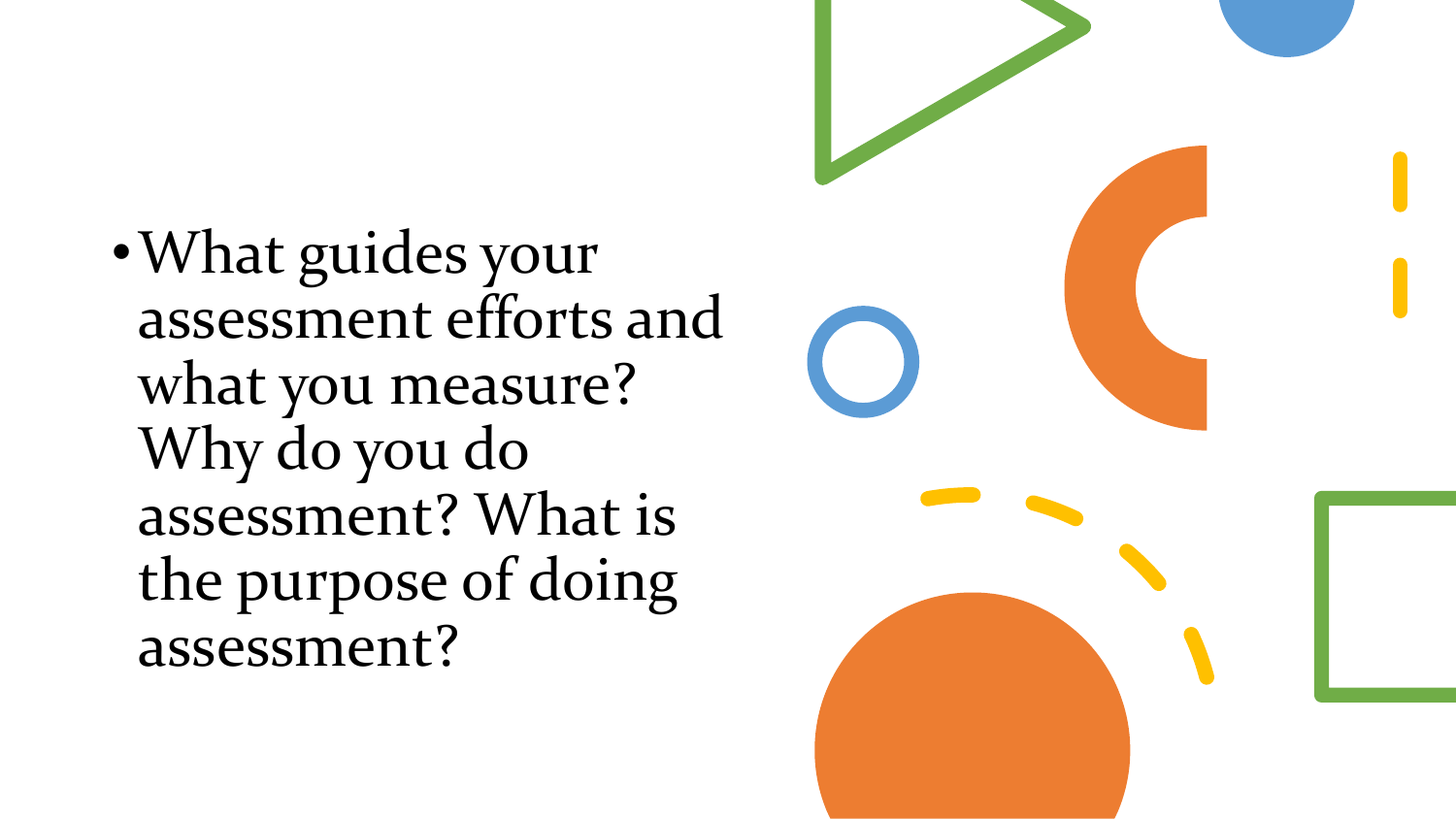

•How do you communicate the result of your assessment and programming impact?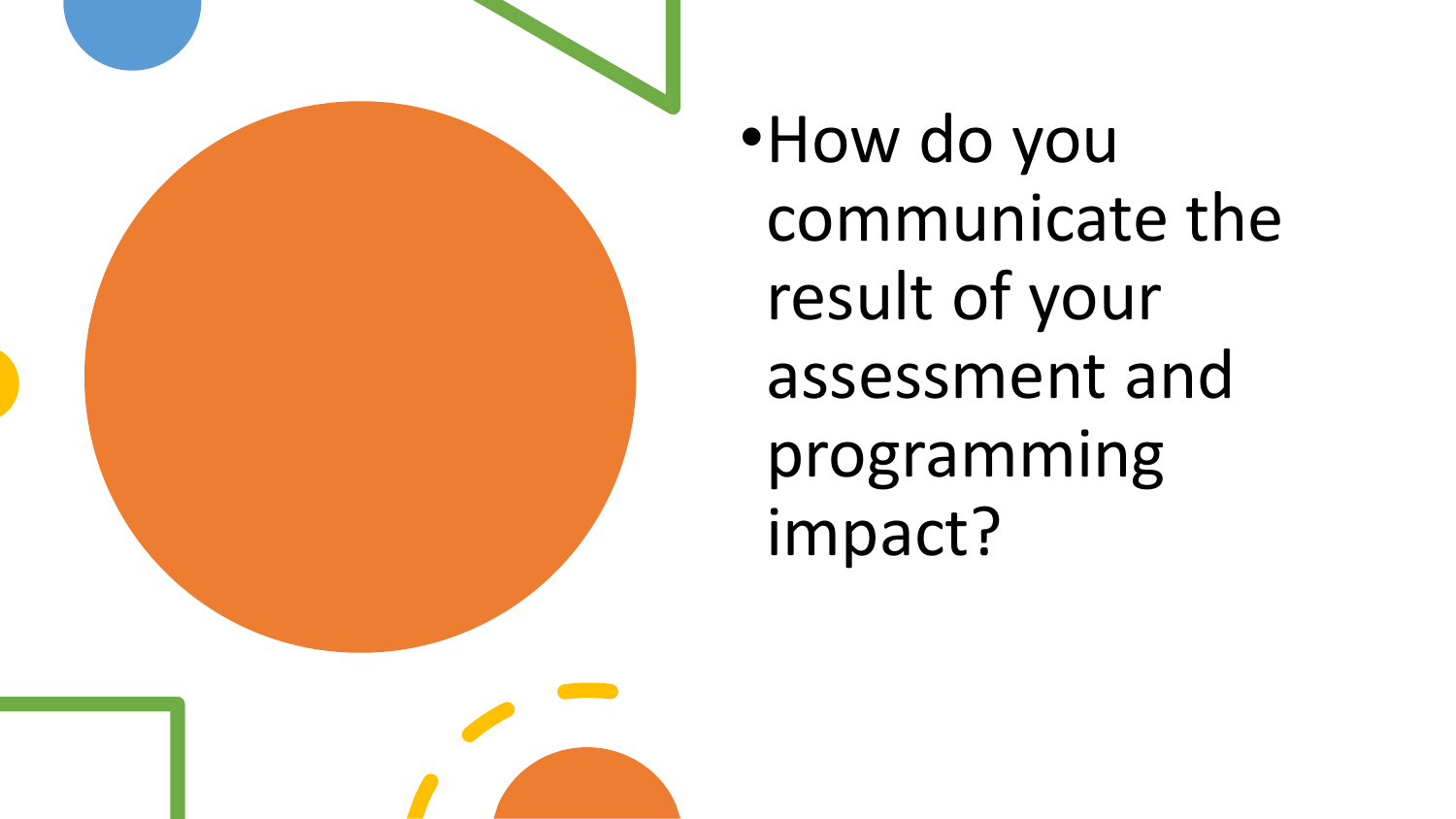

•What do you do with the data you collect in assessment?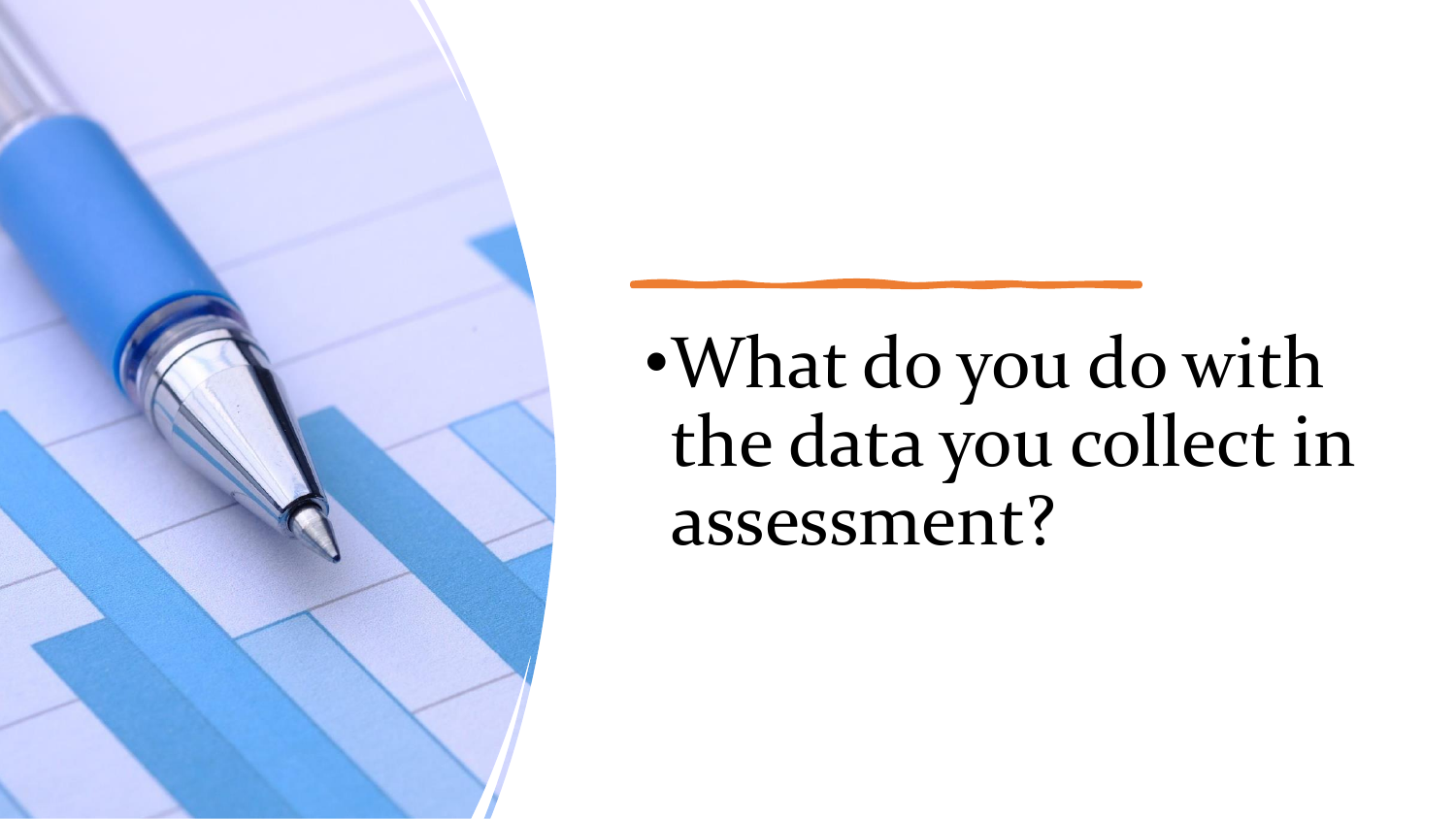### Definition of Library Assessment?

- Library assessment is the practice of evaluating library services, resources, spaces, and other areas to determine:
	- The impact of library services and resources on the university that it supports
	- How to improve library performance and better align library services and resources to university needs

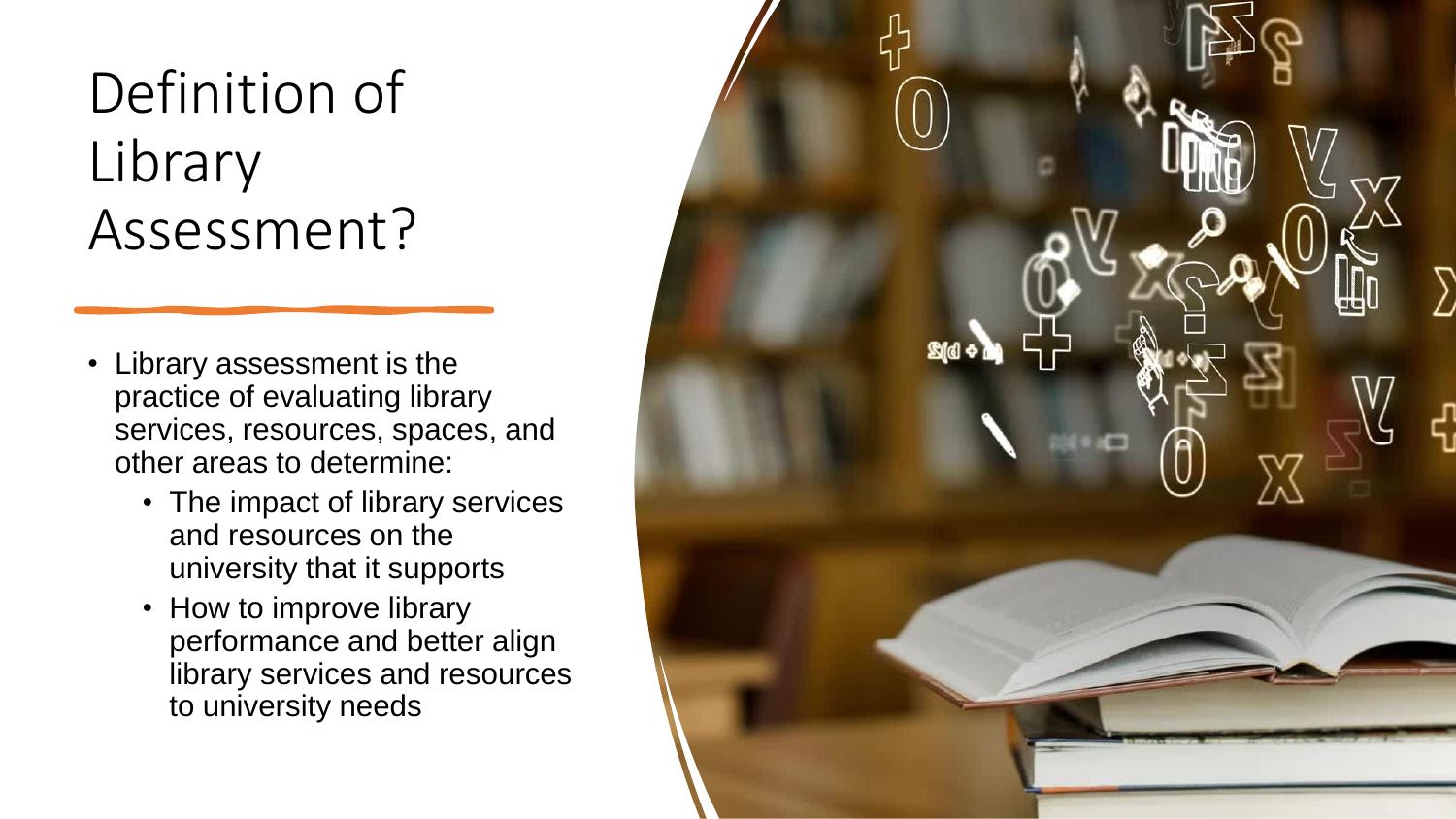•What problems have you encountered in attempting to carry out assessment and what barriers exist that you feel prevent you from carrying out meaningful assessment?